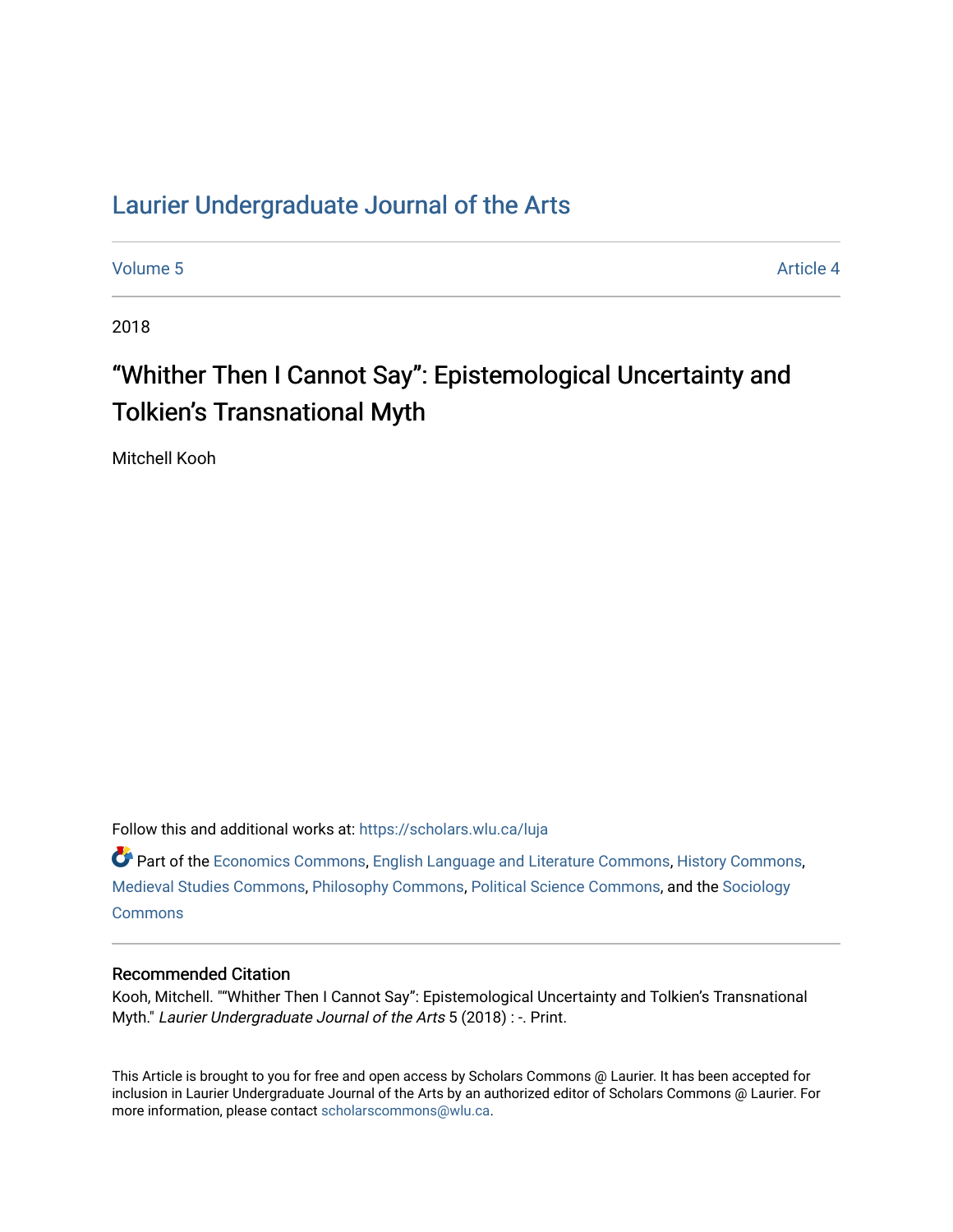"Whither Then I Cannot Say": Epistemological Uncertainty and Tolkien's Transnational Myth

### *Mitchell Kooh*

In 1956, J.R.R. Tolkien received a letter from a fan asking a simple question: Why does Frodo falter in the climax of *The Lord of the Rings*? Tolkien's response reveals something of his cantankerous humour and Christian optimism, as well as his profound disappointment. "No," he writes, "Frodo 'failed,'" and moreover, "one must face the fact: the power of Evil in the world is not finally resistible by incarnate creatures, however 'good.'" He even confesses that at present "I am afraid I have the same feeling" of powerlessness in the face of evil (*Letters* 252). Tolkien endured many hardships throughout his life, ranging from his orphanhood at the age of twelve to the deaths of "all but one" of his close friends in WWI (Foreword 11), but in this letter, he attributes his disillusionment to a more mundane source: "I have been forced to publish up-side-down or backwards; and after the grand crash [in *The Lord of the Rings*] … the mythological and elvish legends of the Elder Days will not be quite the same" (*Letters* 252). Faced with the diabolic malevolence of a public more interested in Hobbits than High Elves, Sam Gamgee than Fëanor son of Finwë, Tolkien bemoans the fact that he could not convince Allen and Unwin to publish his corpus of legends chronologically. The letter is, of course, irreverently humourous, but beneath the drollery, Tolkien hints at a genuine lament. Though he hoped his works might be "perhaps read, eventually, from beginning to end in the right order," Tolkien recognized that he had "a dreadful lot of other work to do" and that his dream of a unified mythopoetic oeuvre, his legendarium, would likely never come to fruition (252).

Since the posthumous publication of Tolkien's extended legendarium, beginning in 1977 with the *The Silmarillion* and culminating nearly two decades later in the twelve-volume series *The History of Middle-earth*, fans and scholars alike have finally been able to read his works chronologically. Chronological does not, however, mean complete; the majority of Tolkien's legendarium remains, despite his best efforts, largely incomplete, a knotted web of half-finished epic poems and roughly sketched narrative cycles. Consequently, there has been an outpouring of academic interest in Tolkien's posthumously published works and manuscripts. Most of the resulting studies have focused on the philological background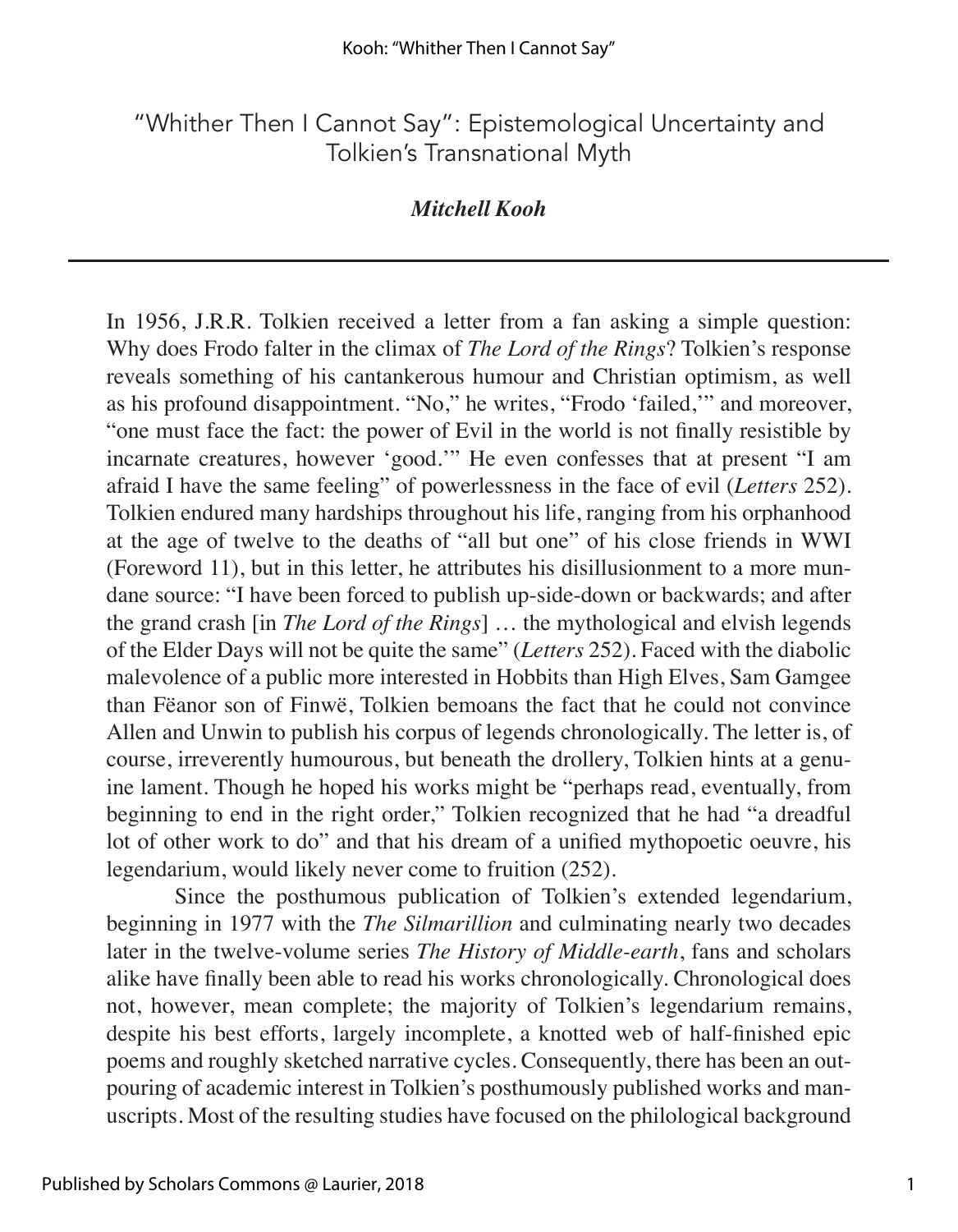of Tolkien's world, with key examples from this school including Tom Shippey's *The Road to Middle-earth* and Verlyn Flieger's *Splintered Light: Logos and Language in Tolkien's World*. While these linguistic studies illuminate an essential aspect of Tolkien's writings, they also largely ignore the literary functions of the legendarium's incompleteness, and, specifically, how competing, often mutually exclusive, variants of his stories generate an uncertain epistemological framework replete with artistic and philosophical implications.

This epistemological uncertainty, in which the boundaries of knowability collapse as the reader hesitates on the precipice of choice, unable to distinguish between variations of reality, has been largely overlooked by scholars such as Dimitra Fimi, who argues that Tolkien's legendarium fails as a mythological project because it lacks a basis in existing folk-narratives.<sup>1</sup> Admittedly, Tolkien's mythology is fundamentally imaginative rather than historical, but I contend that his sustained production of inescapable epistemological uncertainty, generated through the tangled publication history of the legendarium manuscripts as well the metafictional framing devices present in the published works, compensates for the inherent deficiencies in Tolkien's mythological project by locating meaning in the "Volk," or collective identity, of his readership. I begin by first situating Fimi and Tolkien in their respective contexts, followed by a more in-depth presentation of Fimi's argument and my responses to her assertions.

#### Tolkien, Fimi, and Myth

In *Tolkien, Race and Cultural History*, Fimi asserts that Tolkien's mythological project fails as mythology due to a lack of authentic folklore.<sup>2</sup> According to Fimi, imaginative sub-creation outside of a real, historically situated culture cannot achieve the status of true myth (55). To understand Fimi's assertion, however, one must first acknowledge how her definition of myth differs from that of other theorists. Consider, for example, Northrop Frye, who conceptualizes myth as "an art of implicit metaphorical identity," a "pure ideogram" that seeks to rep-

<sup>1</sup>My conception of epistemological uncertainty is indebted to Todorov's definition of the fantastic in *The Fantastic: A Structural Approach to a Literary Genre* (24–40).

<sup>2</sup> This claim occupies a largely tangential position beside Fimi's larger focus on Tolkien's intellectual and artistic development, evolving view of fairies, invented languages, and interlacements with race, as well as his shift from mythological to historical writing. I focus primarily on just a small section from Chapter Four of Tolkien, Race and Cultural History to highlight it as an illustrative example of a wider tendency in Tolkien studies.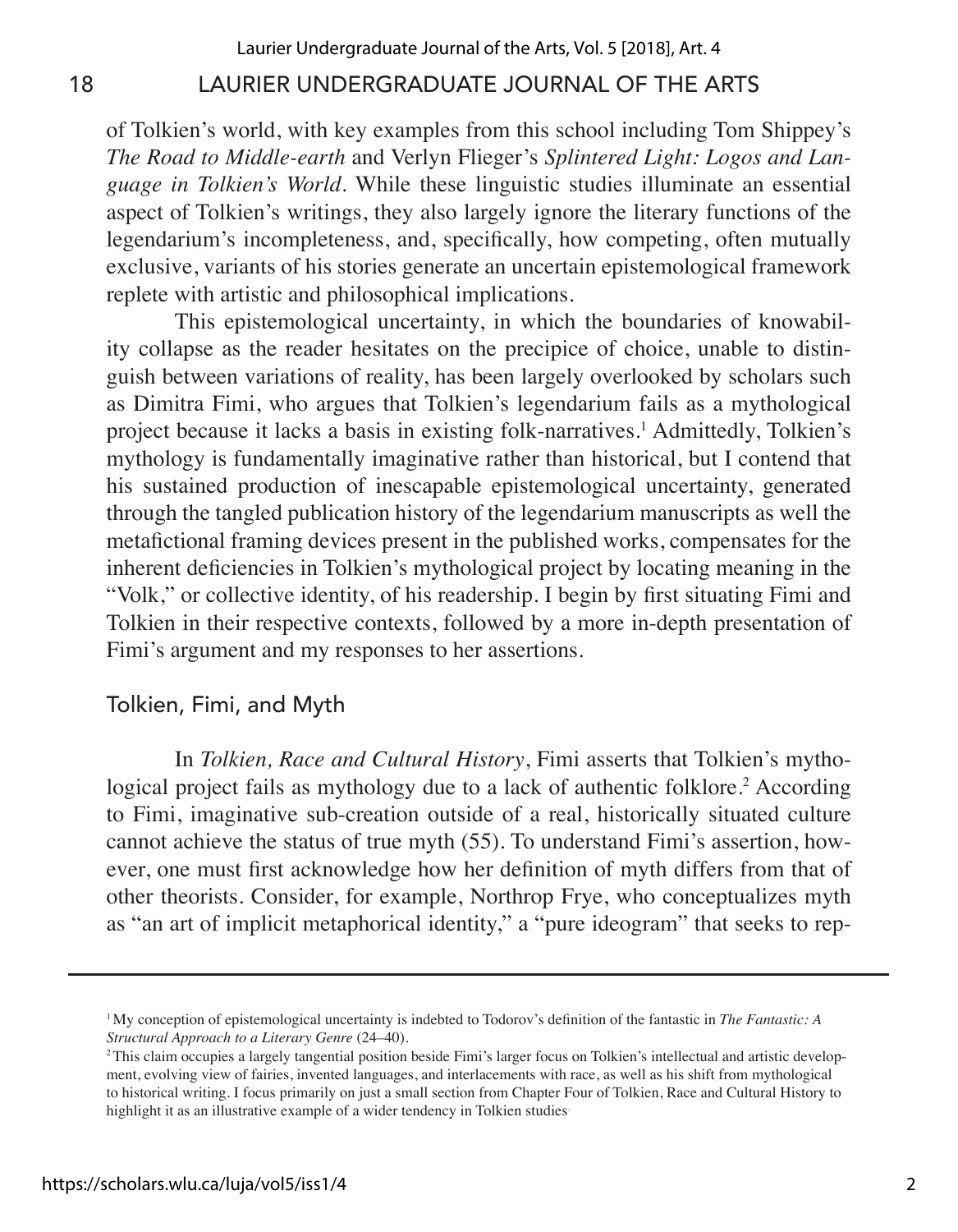resent the thing it symbolizes in a more substantially true manner than mere analogy or simile (*Anatomy of Criticism* 136). Frye associates these sorts of myths, pure myths, with conventional archetypes or stock figures such as the Sun God or Heroic Quest. Fimi, by contrast, is primarily interested in national myths, which she defines as narratives that emerge among groups of people over long periods to explain phenomena and create a cohesive cultural identity (51). Although the stories she examines often conform to archetypal standards, Fimi generally examines myth in a historically oriented manner. Considered in this respect, Fimi's critique of Tolkien's ahistoricity makes sense. While Fimi might consent to the characterization of the legendarium as archetypal myth, she objects to its characterization as national myth, which, at least in his early career, is how Tolkien conceived of his work ("A Mythology for Finland" 277; Carpenter 89; "Setting" 291-93).

In a 1951 letter to Milton Waldman, Tolkien laid out his ambitious mythological project as follows:

I had a mind to make a body of more or less connected legend, ranging from the large and cosmogonic, to the level of romantic fairy-story—the larger founded on the lesser in contact with the earth, the lesser drawing splendour from the vast backcloths—which I could dedicate simply to: to England; to my country. It should possess the tone and quality that I desired... possessing … the fair elusive beauty that some call Celtic …, it should be 'high', purged of the gross, and fit for the more adult mind of a land long now steeped in poetry. (*Letters* 144-45)

In his attempt to create this mythology dedicated to England, Tolkien built on the legacy of several nineteenth-century writers and folklorists, such as the Brothers Grimm and Elias Lönnrot, who had endeavoured to "re-discover" heroic national mythologies (Fimi 53). While Tolkien undoubtedly draws on the archetypes and "metaphorical identification" Frye describes, the roots of the legendarium ultimately derive from a nationalistic rather than archetypal impulse, which explains why Fimi's article discusses myth primarily in the context of national mythologies.

Having considered both Tolkien's and Fimi's understanding of "myth," the question arises: Was Tolkien successful in his grand project? According to Fimi, no, and she is not alone in thinking so—Tolkien himself saw deficiencies in his project. In the same letter to Milton Waldman quoted previously, Tolkien goes on to disown his grand designs as "absurd" (*Letters* 145). Though his rationale for doing so is not entirely clear, Tolkien abandoned his Romantic, nationalistic ambitions during the 1930s. One might speculate that his reasons coincided with the problems Fimi identifies. Although Tolkien's world is impressively imagina-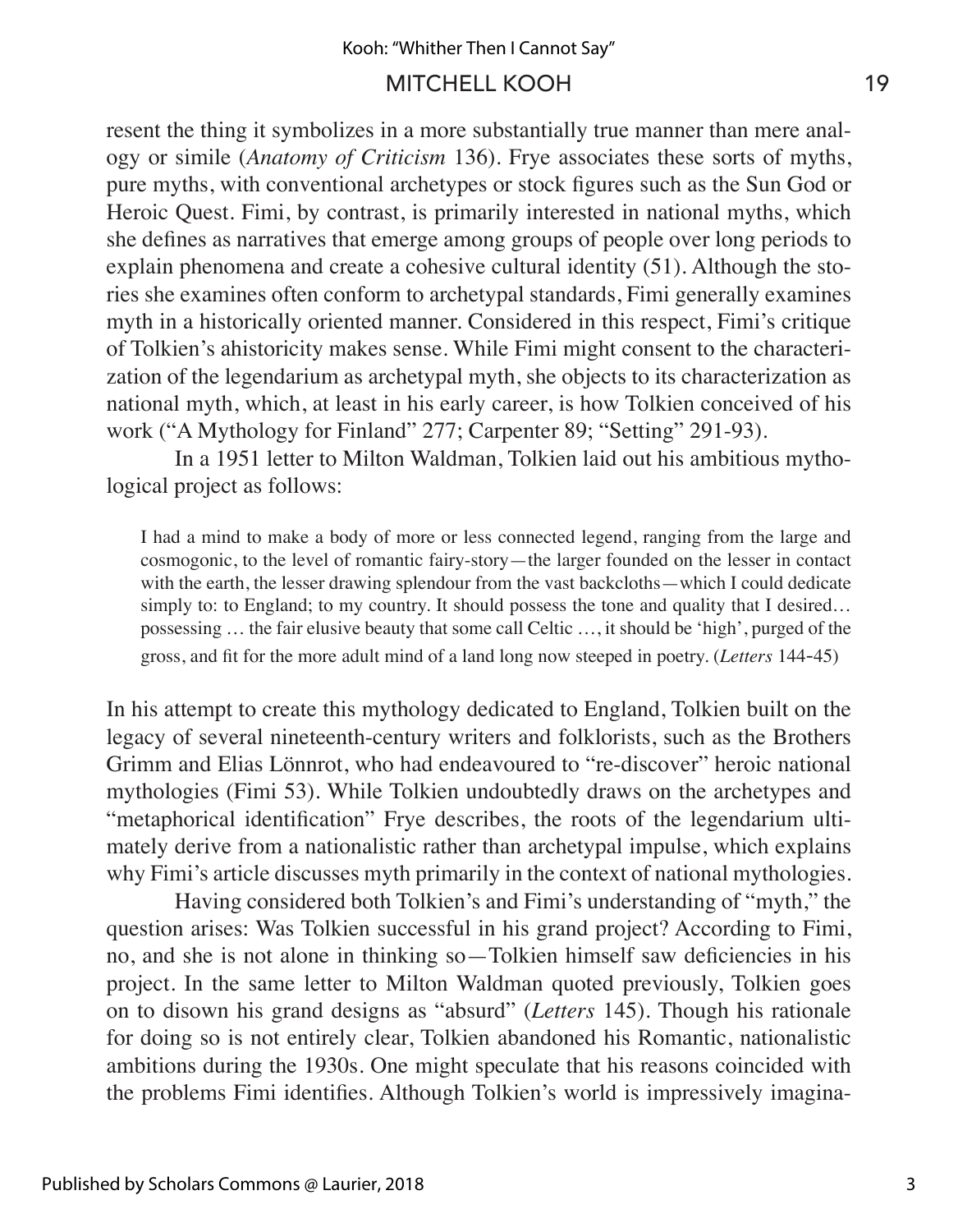tive, it can never be considered true myth by Fimi's standards because it does not have any real historical basis (55). Furthermore, Fimi claims that Tolkien's notion of "a body of more or less connected legend" is less an example of mythology than it is of folk-narrative, which she divides into three categories. First, there are myths, which are prose narratives set in the distant past and assumed to be true by their audiences. Second, there are legends, which are also prose narratives that are assumed to be true but are set in a less remote period. Finally, there is folklore, which is a type of prose narrative regarded as fiction by its audience (51). Fimi also identifies several common traits between these categories. Most significantly, she argues that folk-narrative must be created by a unified "Volk" or "folk," some group that develops the narratives over time in a shared habitat and language with the goal of creating a cultural identity  $(51-52)$ .<sup>3</sup> Fimi asserts that because Tolkien's narratives do not adhere to these common characteristics or derive from concrete, real-world examples of the three types of folk-narratives, his mythological project was doomed to fail. Although Fimi's main observations are true and Tolkien's stories are, in fact, largely imaginative rather than historical, I argue that the meaning derived from the text really is produced by a sort of Volk, namely, the Volk of Tolkien's readership. Even though the legendarium was written by a single author, one's understanding of the texts depends on a communal experience. Specifically, Tolkien promotes this interdependent community experience through his intentional generation of various epistemological uncertainties that the collective Volk must resolve.

#### Tolkienian Uncertainty: Allusion and the Reader

Tolkien generates this uncertainty through his use of allusion and restriction of vital details. Like many modern fantasy stories, *The Lord of the Rings*  frequently alludes to a vast internal history and invented mythological backdrop, but what makes Tolkien largely unique is the way in which he withholds information. Tolkien was aware of this withholding effect and consciously sought to keep certain areas of his mythology murky, declaring his intention to "draw some of the

<sup>&</sup>lt;sup>3</sup> Cf. Benedict Anderson, who nuances the idea of a national Volk. Anderson posits that common cultural identity can be constituted retroactively, with national myths shaping the community as much as the community shapes the myths (7–8). According to this view of national origins, the story itself gives the Volk shape and identity, which members of that Volk then recognize their collective identity within.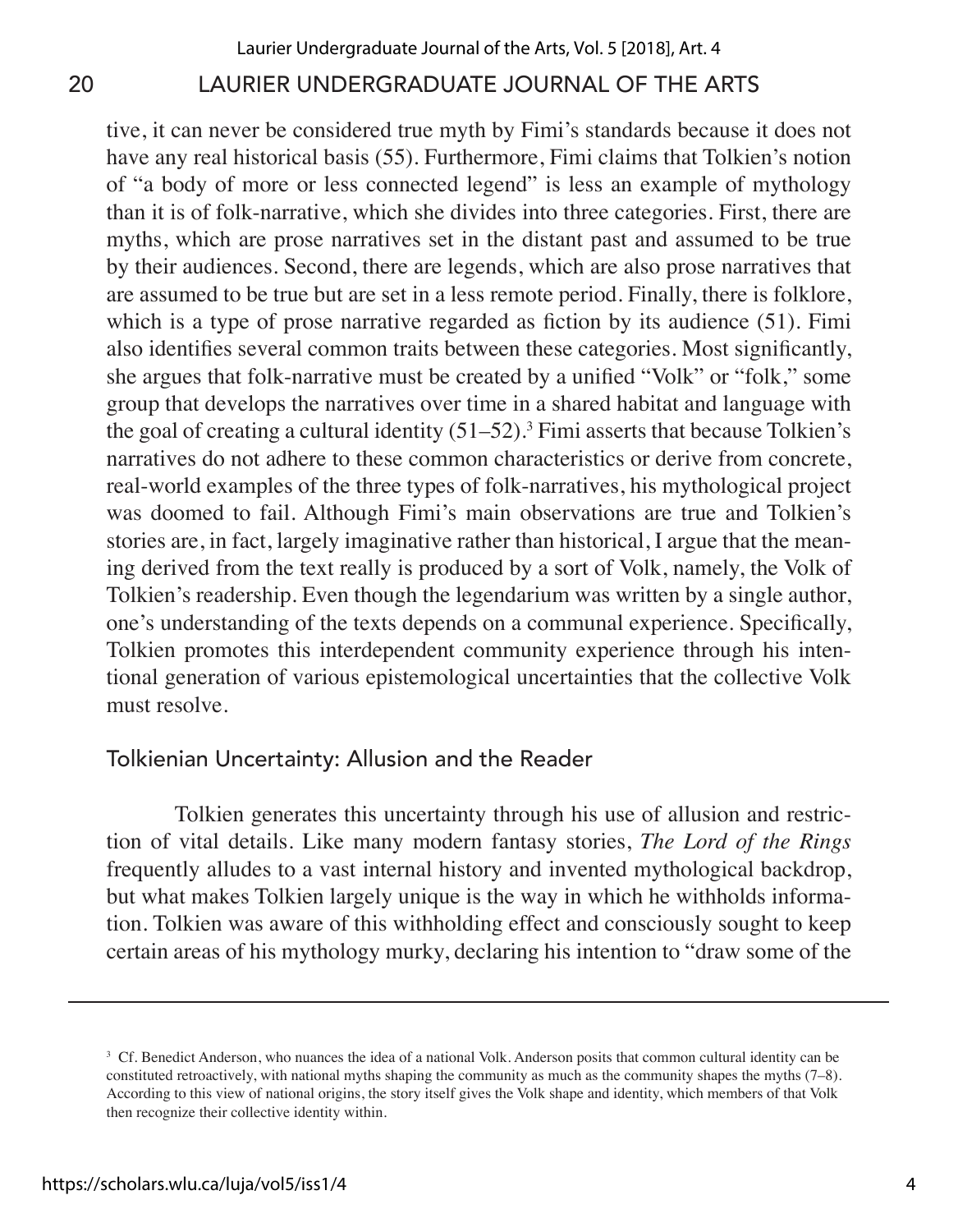great tales in fullness, and leave many only placed in the scheme, and sketched. The cycles should be linked to a majestic whole, and yet leave scope for other minds and hands, wielding paint and music and drama" (*Letters* 145). Many scholars have noted this allusive quality, which Tom Shippey calls the "Beowulfian impression of depth" (qtd. in *The Book of Lost Tales* ix). However, most have discussed Tolkien's allusions in strictly temporal terms. They see that *The Lord of the Rings* uses self-referential intertextual allusions to create a "counterfeiting effect" of ancientness and depth, a deft temporal trick but nothing more than that (Shippey 308). Myriad writers following in the Tolkienian tradition have made abundant use of this counterfeiting effect to generate strangeness and interest, with varying degrees of success (Lobdell 39).

Tolkien's characteristic use of allusion, however, operates on a subtler level than does that of his many imitators. In Tolkien's case, strategically withholding information creates not only an impression of depth but also an ineluctable sense of incompleteness—one that requires that readers imaginatively insert themselves into the text to create their own meaning. Evidence of this intentional incompleteness can be seen in Tolkien's foreword to the second edition of *The Lord of the Rings*. Writing about his creative process, Tolkien describes how he began to write the novel in 1936 and ended in 1949, at which point "the tale was brought to its present end" (Foreword 10; emphasis added). Curiously, Tolkien wrote the foreword ten years after *The Lord of the Rings* was published. What further "end" could there be? Tolkien might have been referring to potential sequels, though by 1958 he had long since abandoned *The New Shadow*, his only attempt to write a follow-up to *The Lord of the Rings* (Scull and Hammond 518–519, 619, 699). More likely, he was referring to his habit of perpetually revising his works. Tolkien never envisioned his stories as fossilized things. As scholars such as Flieger have noted, he continually tweaked his stories—even in their published states (*Interrupted Music* 143).4 For example, after the publication of *The Lord of the Rings*, Tolkien continued, until his death, to work on reconciling the novel with his earlier Silmarillion,<sup>5</sup> and consequently he changed—or attempted to change—several elements of the novel (*The Peoples of Middle-earth* 388–389). By attempting to

<sup>4</sup>Cf. Fimi, who emphasizes that after the publication of *The Hobbit* in 1937, Tolkien's legendarium focalized around a fixed pseudo-historical point (121).

<sup>&</sup>lt;sup>5</sup> When referring to the Silmarillon in general, I have opted to leave the title un-italicized. When referring to the published 1977 version, I have italicized the title.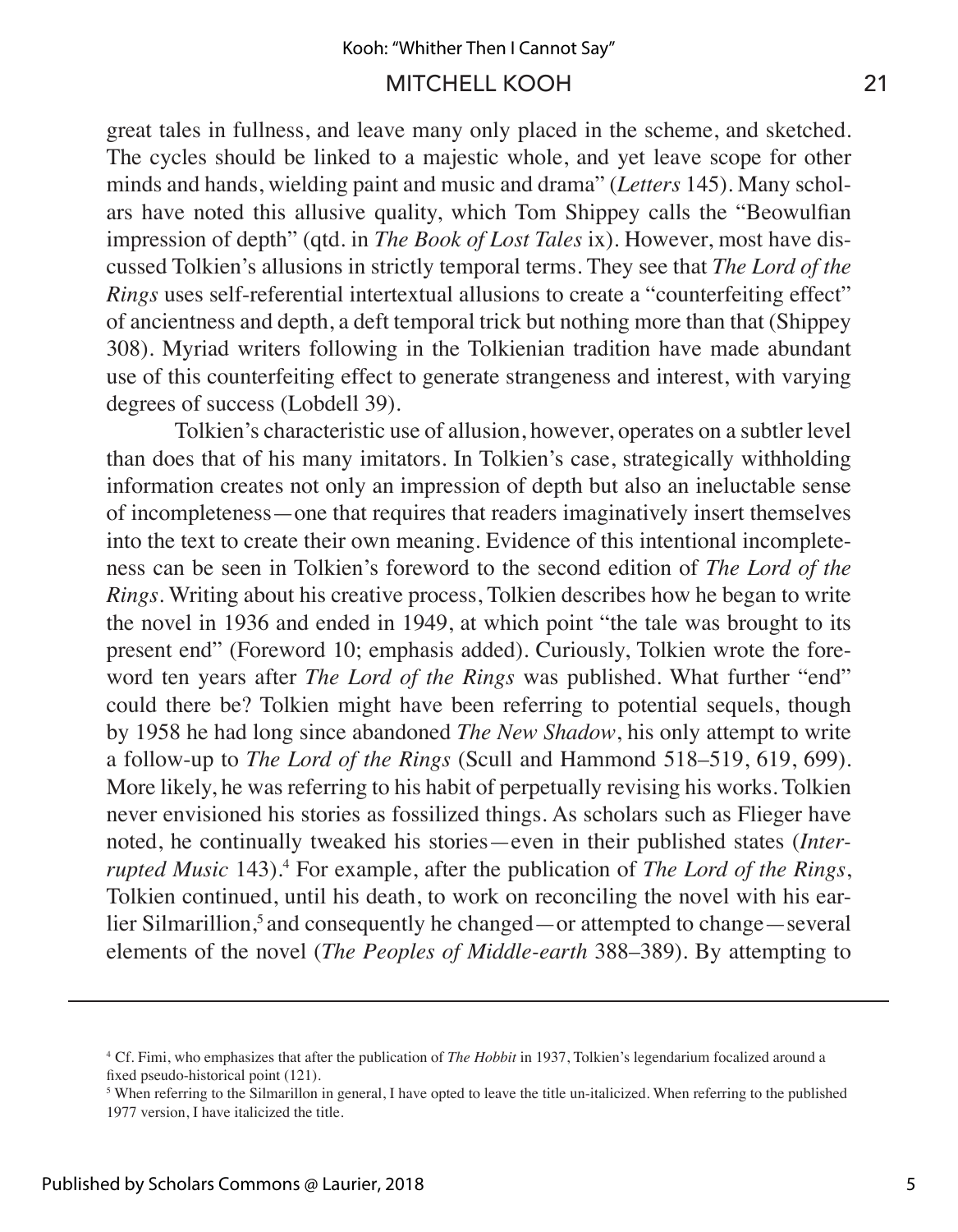resolve apparent incongruities between *The Lord of the Rings* and the rest of the legendarium, especially in his constantly evolving character names and genealogies, Tolkien sought to clear the way for the eventual publication of the Silmarillion in book form, a goal he never achieved in his lifetime.

Tolkien's death thus left his texts in a curious position: Because of his continuous revisions, the stories existed in several different versions with no clear indication as to how they should be interpreted. His son and literary executor, Christopher Tolkien, commenting on this very problem, notes in the foreword to *The War of the Jewels* that "freely as my father often wrote of his work, he never so much hinted at his intentions for the structure as a whole. I think it must be said we are left, finally, in the dark" (x). Elsewhere in his writings, the senior Tolkien mirrored this sentiment, citing a desire to preserve "mysteries" as the reason for leaving out explanatory details (*Letters* 174, 190). There can be little doubt that Tolkien not only left certain questions unanswerable but that he did so deliberately, presumably with the intention that others would take up his stories and make them their own. Yet even long after he rejected the idea that other authors might write tales set in Middle-earth, Tolkien never abandoned the core idea that his readers would play an essential role in assembling his jumbled text in a meaningful way.<sup>6</sup>

This model of reader participation can be represented in three-tiers. First, there are the published works—*The Lord of the Rings*, for example. These texts have a concrete plot that the audience more or less passively receives. Next, there are the unpublished or posthumously published texts, such as *The History of Middle-earth* and *Unfinished Tales of Númenor and Middle-earth*. These texts possess some degree of malleability. The author wrote them but neglected to clearly indicate which were part of the "canonical" story and which were not. In such cases, he leaves the reader to choose. The last group is the most ephemeral of all. A vast amount of Tolkien's mythology remains either partially written, unwritten,<sup>7</sup> or indecipherably vague. This nebulous hodgepodge of names, phrases, half-written poems, and half-baked ideas forms the bedrock of Tolkien's universe, what Flieger calls Tolkien's "uncompleted music" (*Interrupted Music* 143). Thus, on the first level, the reader has little to do other than receive the story, but on the second and

<sup>6</sup> See Abrahamson's "J.R.R. Tolkien, Fanfiction, and 'The Freedom of the Reader'" for a fuller account of Tolkien's complex relationship with his audience.

<sup>7</sup> By this I mean stories that are alluded to in the legendarium as well as Tolkein's personal writings but were never actually written.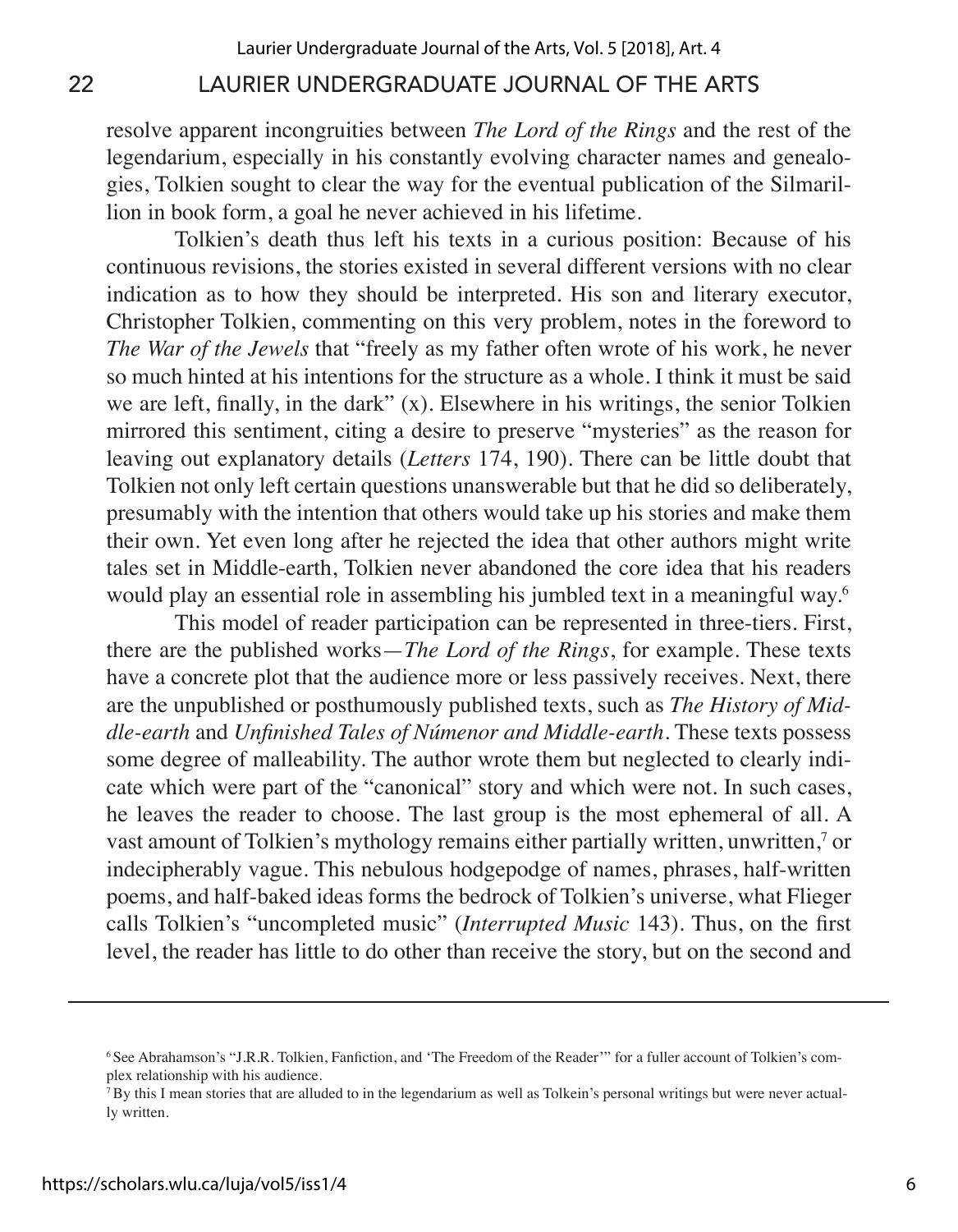third levels, the reader plays an irreplaceable role in the location of meaning. It is impossible to identify which of the several versions of a story Tolkien "intended" to be the "correct" one, which places an enormous epistemic responsibility on the shoulders of the readers.

Take for example the *Dagor Dagorath*, Tolkien's cryptic "Battle of Battles." In all of Tolkien's writings published during his lifetime, there is only one passing reference to this mysterious battle. Towards the end of *The Lord of the Rings*, Gandalf vaguely alludes to "other evils … that may come, for Sauron himself is but a servant or emissary" (*The Lord of the Rings* 913). This apparent throwaway line refers to Morgoth, the primary antagonist of Tolkien's legendarium who in some versions of *The Silmarillion* is prophesied to return from his exile and bring about the End Times. There is only one other reference to this battle in the "primary" texts, which comes in *The Silmarillion* when the armies of Ar-Pharazôn, the last King of Númenor, are trapped in the Caves of the Forgotten "until the Last Battle and the Day of Doom" (287). Those two cryptic references are the only hints about the *Dagor Dagorath* Tolkien offers in the "canonical" stories. The *Dagor Dagorath* appears with much greater frequency in the nebulous, half or partially written category of Tolkien's works. In early versions of *The Silmarillion* composed throughout the 1920s and 1930s, Tolkien explicitly refers to a final cosmic battle between Morgoth and the forces of light. These references were contained in the Second Prophecy of Mandos, which Christopher Tolkien removed from the published version of *The Silmarillion* due to apparent contradictions between the Prophecy and Tolkien's 1958 version of the Valaquenta (*Morgoth's Ring* 3–4). Despite these contradictions, Tolkien continued to develop the idea of the *Dagor Dagorath* throughout the 1950s and 1960s. Eventually, he seems to have replaced the apocalyptic "Battle of Battles" described in the Second Prophecy of Mandos with a prophetical account of the War of Wrath, the calamitous battle that ends the First Age in *The Silmarillion* (*The Peoples of Middle-earth* 374–375).

By the end of his life, however, Tolkien was still wavering between interpretations. In the latest text, an extremely rough manuscript Christopher Tolkien entitles "The Problem of Ros" in *The Peoples of Middle-earth*, the elder Tolkien seems to have fully replaced the *Dagor Dagorath* with a modified account of the War of Wrath (374). However, in the "Annals of Aman," a much longer document written only a few years earlier than "The Problem of Ros," Tolkien retains the older conception of the *Dagor Dagorath* (*Morgoth's Ring* 71, 76). Adding to the confusion, Tolkien wrote a slightly different account of the *Dagor Dagorath* in his 1954 essay "On the Istari" that mostly conforms to the early versions described in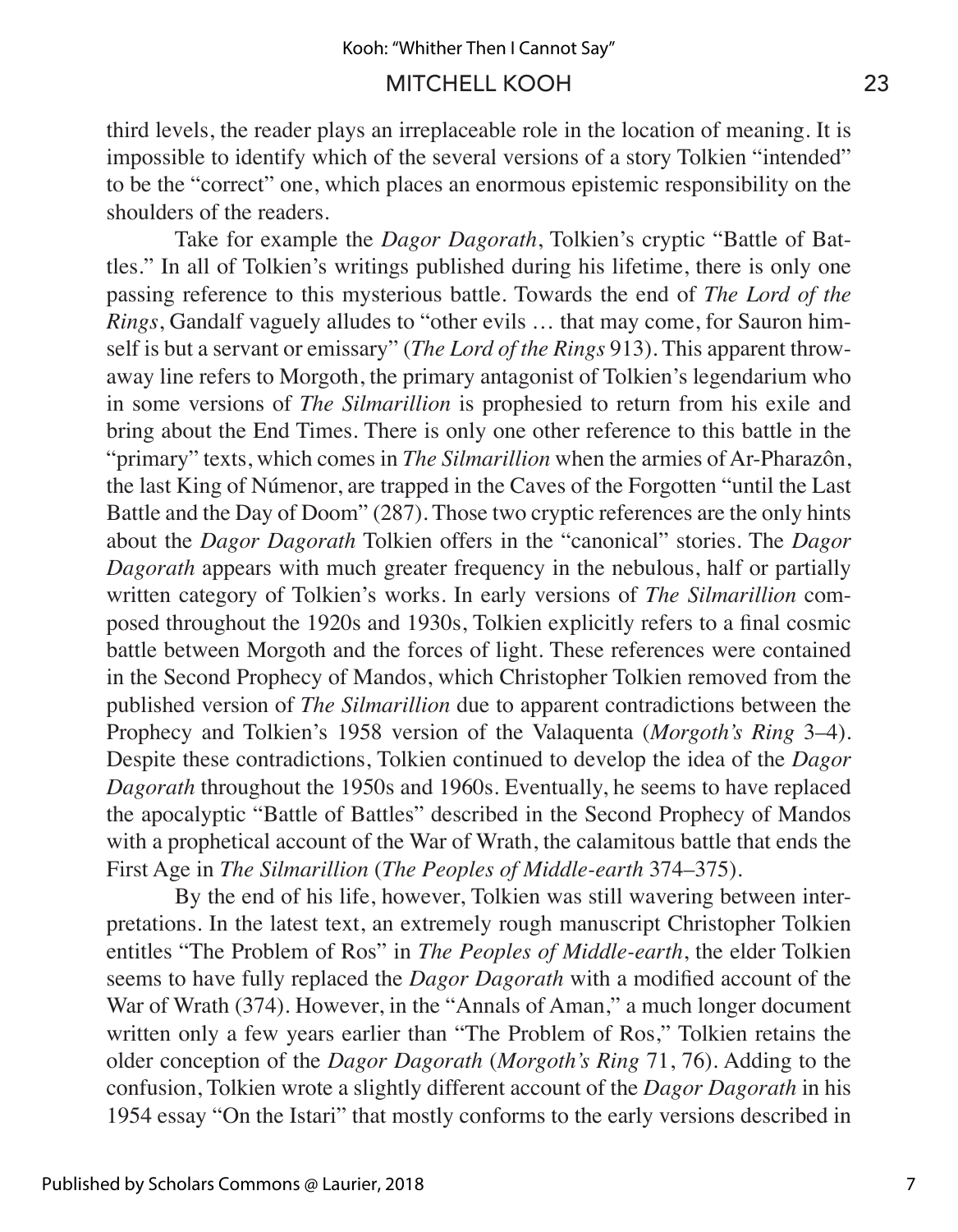*The Silmarillion*, though with a few major differences (*Unfinished Tales* 395). This plethora of variations, some seemingly abandoned, others only partly sketched, and still others developed, discarded, restored, and apparently rejected once more, leaves the cohesive canonicity of Tolkien's work in tatters. With so many competing versions of Tolkien's mythological stories jostling for position even in his latest and most complete works, who can say which are official and which are not?

There are essentially two possible explanations for these numerous contradictory accounts. On the one hand, Tolkien might simply have been trying to streamline his legendarium into a publishable form and along the way he inadvertently introduced a few inconsistencies into the mythology. According to this view, these inconsistencies might make for interesting diversions, but ultimately they are superfluous to our appreciation of Tolkien's work. Tolkien had in his mind a version of the "canonical" Silmarillion, and the astute critic's role is to determine what that version was. Anne C. Petty's 1979 book *One Ring to Bind Them All*  serves as an illustrative example of this linear approach to Tolkien's mythology. In her zealousness to prove that *The Lord of the Rings* constitutes an authentic myth, Petty traces the novel's plot, as well as its mythic parallels, along a strictly linear, three-part structure of departure, initiation, and return (2–3). Petty's interest lies in Tolkien's overarching narrative structures, and consequently she overlooks minor inconsistencies. This sort of approach to Tolkien's mythology dominated for most of the late-twentieth century until the publication of *The History of Middle-earth*  shed new light on Tolkien's creative process.

On the other hand, as Tolkien's manuscripts became widely available, several high-profile Tolkien scholars advocated for a much more chaotic, disjointed conception of Tolkien's mythology. Elizabeth A. Whittingham, for instance, argues in her 2007 book *The Evolution of Tolkien's Mythology* that Tolkien's mythological project developed in six stages, which she attempts to conveniently place on a chronologically arranged chart (10). Tellingly, however, she admits that "an organized chart cannot truly reflect the chaotic, creative nature of Tolkien's writing" (9). As seen previously in the evolution of the *Dagor Dagorath*, Tolkien's imagination progressed sporadically, often branching outwards in conflicting directions and occasionally even returning to old legends he had previously discarded. This understanding of Tolkien's chaotic writing process constitutes the second major explanation of the contradictions and inconsistencies inherent in Tolkien's mythology. Between the two explanations, I find the latter to be the more compelling, though its implications have yet to be fully processed with respect to Tolkien's mythological ambitions. While Whittingham is correct in her assertion that Tolk-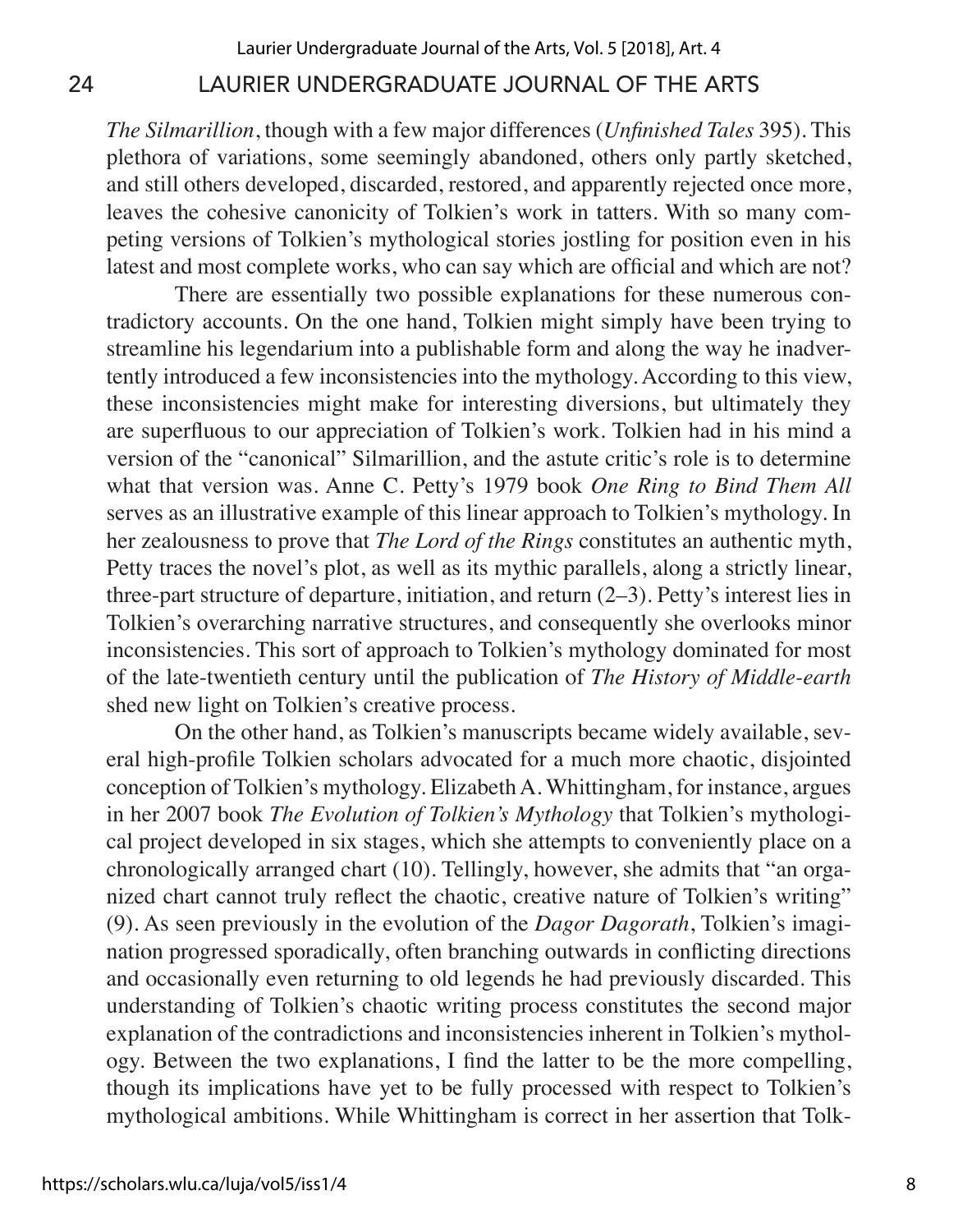ien's creative process developed in progressive, often non-linear stages, she does not satisfactorily address the consequences of such a theory, namely, the emergence of sustained epistemological uncertainty.

Of the modern Tolkien scholars, Tom Shippey was among the first to consider this uncertainty with a great degree of sophistication. Writing in his revised and expanded edition of *The Road to Middle-earth*, he notes that inconsistencies are an essential part of the experience of reading Tolkien's work (314). Shippey's main example of this inconsistency is "The Legend of Beren and Lúthien." According to Shippey, there are "at least" nine different versions of the legend, each with its own nuances and peculiarities  $(313-314)$ .<sup>8</sup> By contrast, Shippey claims there are approximately eight extant versions of the Germanic 'Legend of Brynhild' (313). In both cases, the "widely variant texts … create once more an imaginative space in which later authors can work, a space moreover enriched by discrepancies" (314). Rather than marginalize Tolkien's inconsistencies, Shippey ascribes to them a literary function.<sup>9</sup> Furthermore, Shippey argues that Tolkien was aware of this effect. In Tolkien's abortive 'time-travel' story, "The Notion Club Papers," Michael George Ramer comments on "the daimonic force that the great myths and legends have," noting that this power originates "from the profundity of the emotions and perceptions that beget them, and from the multiplication of them in many minds" (*Sauron Defeated* 228). Here, Tolkien hints at a twofold generation of meaning. Initially, the author's own "emotions and perceptions" lay the foundations for the story to take root. To achieve true greatness, however, a story requires the "multiplication" of many minds.<sup>10</sup>

#### Tolkien's Volk

According to scholars like Fimi, such "daimonic force" is presumably achievable only on an authentic folk-narrative basis, which the legendarium lacks. However, this narrow characterization of Tolkien's mythology is unjust. While

<sup>&</sup>lt;sup>8</sup> More recently, in "Real-World Myth in a Secondary World," Richard C. West traces the mythological "echoes" in various versions of the Beren and Lúthien story (264). Gergely Nagy, meanwhile, examines the mythic quality in Tolkien's other major Silmarillion narrative, the tale of Túrin Turambar.

<sup>9</sup>See Verlyn Flieger's *Interrupted Music*, especially chapters one, three, and seven, as well as Vladimir Brljak's "The Book of Lost Tales: Tolkien as Metafictionist," for additional commentary on the literary function of Tolkien's inconsistencies.

<sup>&</sup>lt;sup>10</sup>Tolkien also hints at this two-fold generation of meaning in his 'Pot of Soup' analogy in "On Fairy-Stories," though his concern lies less with the relationship between author and reader than with the communal quality of story.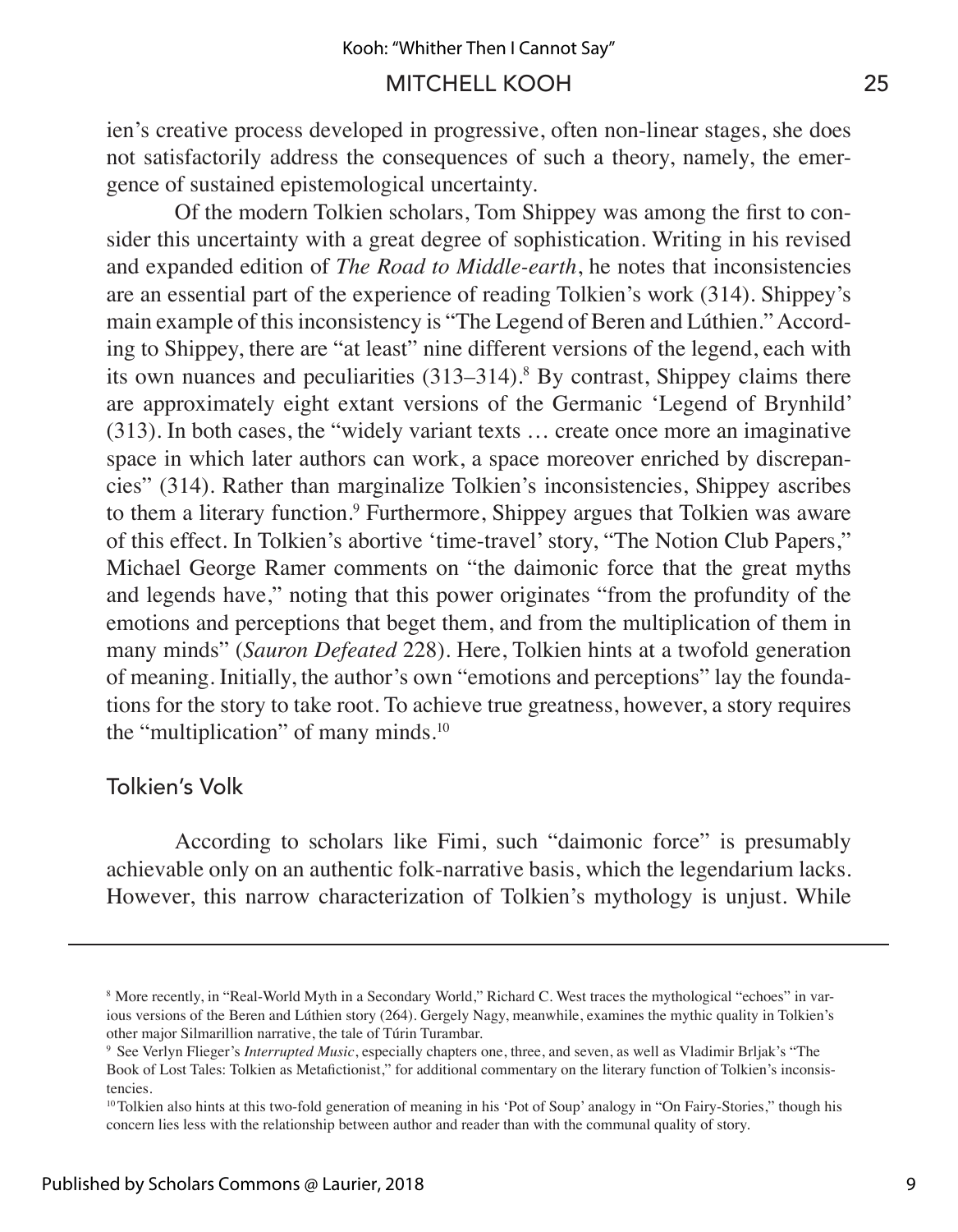Tolkien's sub-created mythology does not stem from a historical Volk base, his legendarium effectively approximates what Fimi identifies as folk-narrative. Tolkien offers a body of legends that evolved over time and whose meaning is largely determined by the collective group that engages with it. Admittedly, this Volk of Tolkien's readership is far younger than the collective consciousness that gave rise to, for example, the *Kalevala*, a collection of Finnish folk-narratives compiled into a national epic by Elias Lönnrot in the nineteenth century. The earliest Silmarillion manuscripts date to approximately 1914, whereas the *Kalevala* was first published in 1835 and recounts tales that some scholars have argued are certainly several centuries old (Lee and Solopova 74). Although Fimi notes that the legitimacy of the *Kalevala*'s historical basis has recently been questioned, she is willing to overlook possible flaws in Lönnrot's collection process because, in the end, he still based his epic on some form of pre-existing folk-narrative (55). Fimi suggests that even though it may not qualify as a fully authentic national myth, the *Kalevala* possesses something of the mythic quality that Tolkien's fiction does not. Tellingly, Fimi notes that within one hundred years of its publication, the *Kalevala* was heralded as a national icon and was required reading in Finnish schools (52). This elevation occurred rapidly, but for the vast majority of the Finnish population, that rapidity did not matter. What mattered was the cultural purchase the "myth" had established in its relatively brief history. I argue that the same is true of Tolkien.11

To our increasingly urbanized, technocentric culture, Tolkien's late-nineteenth/early-twentieth-century context seems nearly as distant as the Finnish folktales or the medieval sagas. The quaint agrarian English countryside of Tolkien's youth and the proud Imperial British identity he fought to uphold are now considered antiquated. In his own time, Tolkien sought to invest his work with an unearned depth by using intentionally archaic diction and grounding his invented tongues primarily in medieval languages (Shippey 211–212; Chance 2–3; Carpenter 37, 59, 93–95).<sup>12</sup> Now, Tolkien's everyday speech, to say nothing of his fiction, is genuinely archaic and will only grow more so as time progresses. Moreover,

<sup>11</sup>Gergely Nagy makes a similar argument regarding the impression of mythological depth generated by Tolkien's intertextual allusions to the Túrin story: "Interpreting the corpus as a system of interconnected texts with specific textual relations…, we can say that Tolkien's works are essentially similar to primary-world mythological corpora" (252). Nagy does not draw the specific comparison between readership and Volk, though the relation is implicit.

<sup>&</sup>lt;sup>12</sup> Cf. Flieger on the influence of Owen Barfield's notion of semantic unity on Tolkien's invented languages (*Splintered Light* 34-44, 67-68).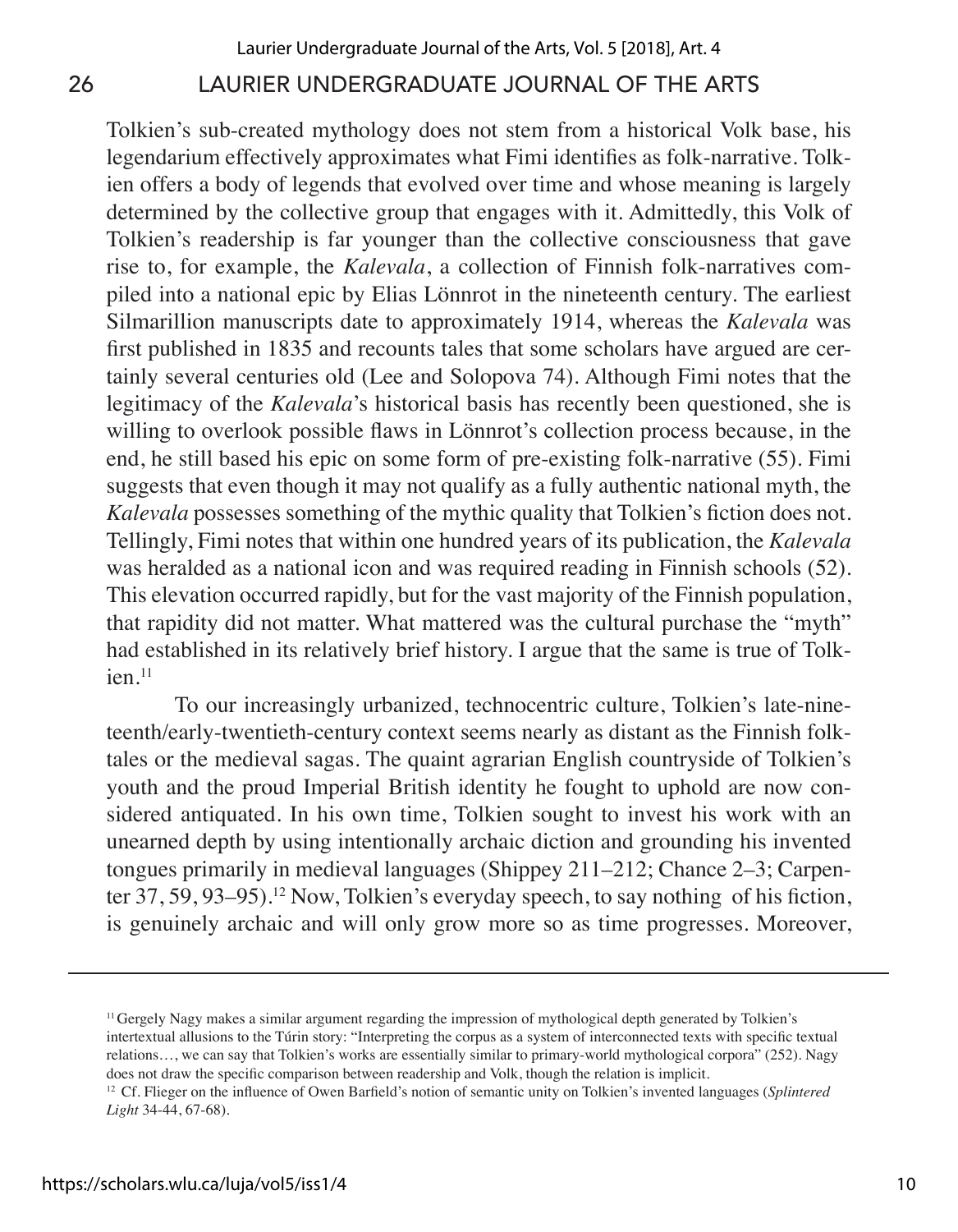since *The Hobbit* was first published in 1937, Tolkien's tales have been told and re-told over multiple generations (indeed, across several artistic mediums too), establishing a sense of mythic grandeur. In fact, it would not be at all surprising to find that Tolkien's stories have more cultural purchase today than many classical myths.

Still, development over time is only one of Fimi's qualifications for "myth," which begs the question: How does Tolkien's legendarium fare according to Fimi's other three qualifications: a shared habitat, a shared language, and the pursuit of a shared cultural identity? At first glance, quite poorly. Tolkien's readers share neither a habitat nor a language in the conventional sense. *The Lord of the Rings*  has been published in at least thirty-eight different languages and read on every inhabited continent.13 This lack of linguistic and geographical cohesion would pose a serious problem for a traditional Volk, but Tolkien's readership needs to be considered in the context of his transnational aims. Tolkien's fiction endeavours to provide an open imaginative space for intellectual and ethical experimentation beyond borders, a project that has often been dismissively called "escapism." In fact, Tolkien frequently described his works as escapist, though without the pejorative connotation ("On Fairy-Stories" 381). To him, escape was simply one of three basic functions of fantasy that, when taken together, I argue, offer a transnational cultural ideal in which his Volk could actively participate through the act of reading.

In his essay "On Fairy-Stories," Tolkien names these three functions Recovery, Escape, and Consolation. Recovery he characterizes as something akin to the modern concept of defamiliarization, through which we can regain a fresh view of the ordinary by situating it alongside the fantastic (373). Escape and Consolation he links fairly closely. The former he describes as "the Escape of the Prisoner," through which we can imaginatively experience the desired as the real (376). The latter he associates with the happy ending, specifically the eucatastrophe, which involves a turn from despair to hope and "a fleeting glimpse of Joy, Joy beyond the walls of the world, poignant as grief" (384). Taken together, these three elements constitute Tolkien's ethic of fantasy. In this ethic, Tolkien posits an idealized way

<sup>&</sup>lt;sup>13</sup> The number of translations varies by source. HarperCollins listed thirty-eight official translations on the FAQ section of their website circa 2006. The publisher has since removed that information from its website, leaving the precise number a matter of some speculation among collectors.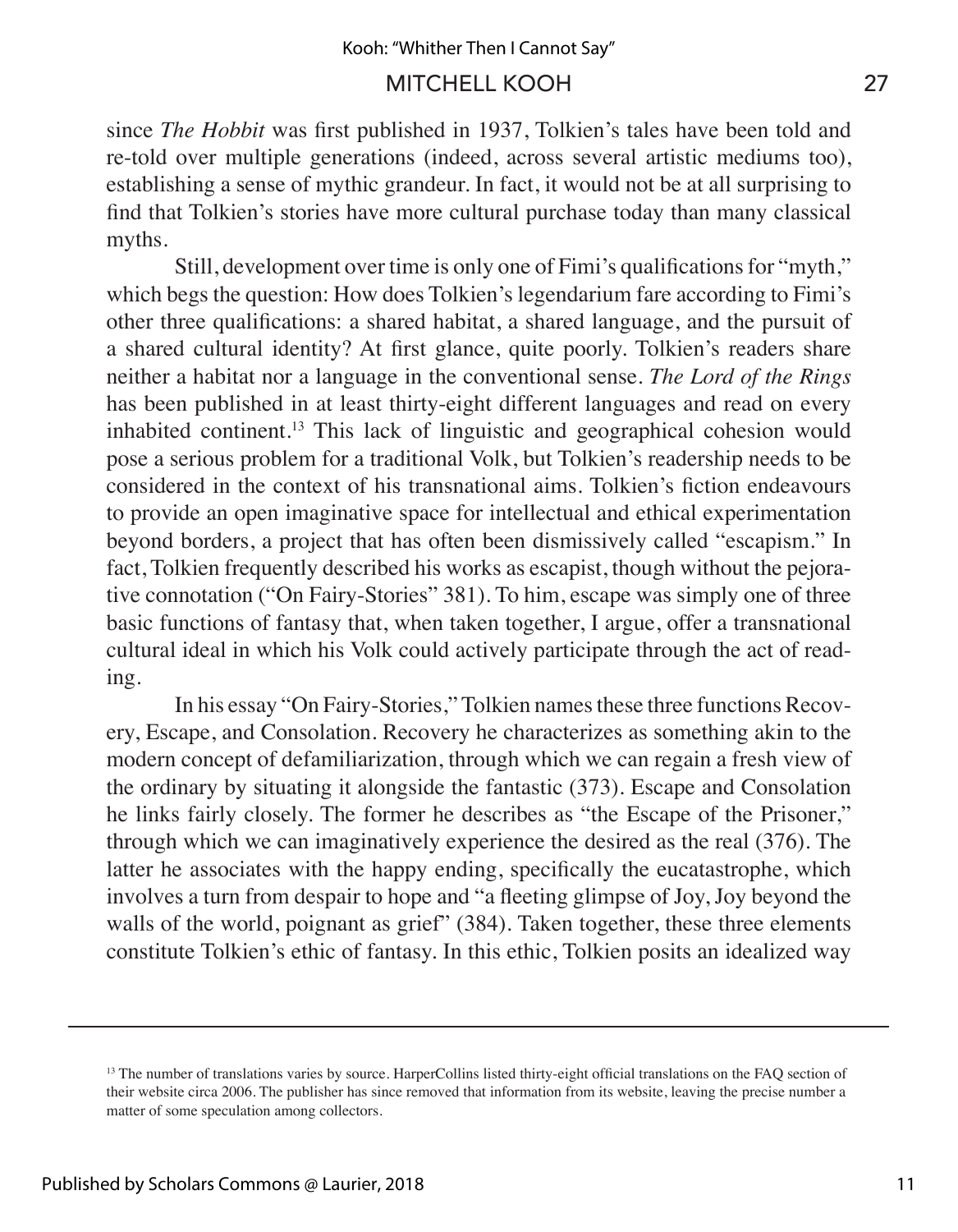of thinking achievable through fantasy. Whereas traditional Volks were unified in their common pursuit of a cultural identity, Tolkien's readership comes together in the common pursuit of a transcultural identity predicated on the presence, or at least the perceived presence, of a particularly early-twentieth-century romantic medievalist worldview in the legendarium. A detailed analysis of Tolkien's delicate balance between nostalgia and disillusion, romance and realism, lies beyond the scope of this paper.<sup>14</sup> However, the crucial point remains that Tolkien envisions a cultural identity exceeding national borders. In light of this transcultural focus, the international, multilingual composition of Tolkien's Volk naturally follows.15

Finally, Tolkien promotes the understanding of his readership as a proper Volk by eliminating himself as the author figure. In Roland Barthes' terms, Tolkien's readers—his collective Volk—are born "at the cost of the death of the Author" (1326). Although Tolkien remains an essential explanatory figure in the physical production of the text, he has taken on the Barthian role of the "scriptor," the shade of the Author "born simultaneously with the text, [who] is in no way equipped with a being preceding or exceeding the writing" (1324). Tolkien manages this Bilbo-esque vanishing trick through layered metafictional apparatuses, most notably, the "found manuscript" conceit. This literary framing device allows Tolkien to claim in his original preface to *The Hobbit* and the note "On Translation" to Appendix F of *The Return of the King* that, in actuality, the 'author' of the novels simply translated a found manuscript of the *Red Book of Westmarch*, a document containing the original memoirs of Frodo and Bilbo Baggins (Letters 442; *The Lord of the Rings* 1167). In so doing, Tolkien essentially writes himself out of his own story. Not only has Tolkien the Author died, he also replaces himself with an impersonal translator who bears a striking resemblance to Barthes' passionless, humourless, emotionless scriptor (1325). Combined with the previously discussed epistemological uncertainty stemming from variant narratives, Tolkien's seemingly deliberate creation of a scriptor figure renders any reading of authorial intentions fallacious. We cannot know what the Author intended, aside from the

<sup>&</sup>lt;sup>14</sup> Tolkien's relationship to romance, realism, and nostalgia has been studied for as long as scholarly interest in his works has existed. For early examples, see Shippey's *The Road to Middle-earth* (on romance 13-19; realism 135-36) or Frank Bergmann's "The Roots of Tolkien's Tree."

<sup>&</sup>lt;sup>15</sup> The relationship between Tolkien's legendarium and his readership is analogous, not identical, to that between primary-world mythology and historical Volks, a distinction Nagy notes as well (240-41, 247, 250, 252). Since members of Tolkien's ahistorical, transnational Volk identify as fans or readers rather than literal descendants of a historical or mythological past, his readership may not be a Volk in the historical sense—but it is, in a sense, a Volk.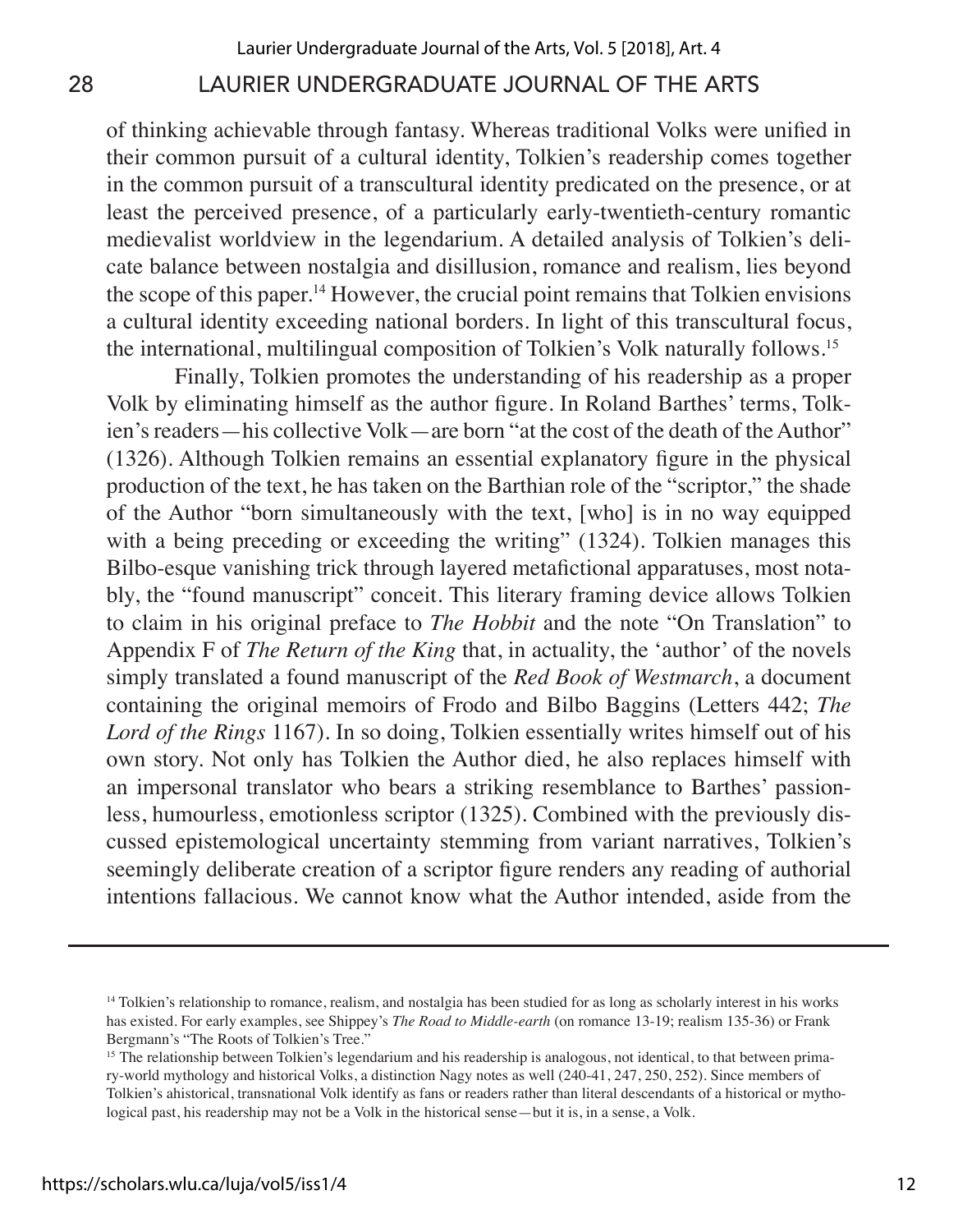fact that he wanted to keep his intentions unknowable. Thus, the responsibility falls on the readers to find meaning collectively in the vast uncertainty of Tolkien's legendarium. In this respect, Tolkien's fiction succeeds as a modern transnational national myth.

When Tolkien began writing his legendarium in the early twentieth century, his project must have seemed absurd. Today, through the subtlety of his metafictional conceits and the unique circumstances stemming from his curious posthumous publication history, Tolkien's stories breathe in much the same manner as their traditional mythological counterparts. Because Tolkien's myths persist in a state that is perpetually uncertain and temporally distant, they achieve now what was impossible during his own lifetime: They become something like true myths. Though scholars such as Fimi have argued that Tolkien's fiction lacks the requisite folk-narrative basis to constitute a mythology, the transnational, transcultural quality of his Volk suggests that Tolkien may actually have underestimated the scope of his project. His was not a mythology for England, but rather a mythology for the modern world, and as we drift further away from Tolkien's early-twentieth-century cultural context, his stories become increasingly indecipherable from the very myths that inspired them:

The Road goes ever on and on Down from the door where it began. Now far ahead the Road has gone, And I must follow, if I can, Pursuing it with eager feet, Until it joins some larger way Where many paths and errands meet. And whither then? I cannot say. (*The Lord of the Rings* 48)

### Works Cited

Abrahamson, Megan B. "J.R.R. Tolkien, Fanfiction, and 'The Freedom of the Reader'." *Mythlore*, vol. 32, no. 1, 2013, pp. 55–74.

Anderson, Benedict. *Imagined Communities: Reflections on the Origin and Spread of Nationalism*. 2nd ed.,Verso, 1991.

Barthes, Roland. "The Death of the Author." *Norton Anthology of Theory and*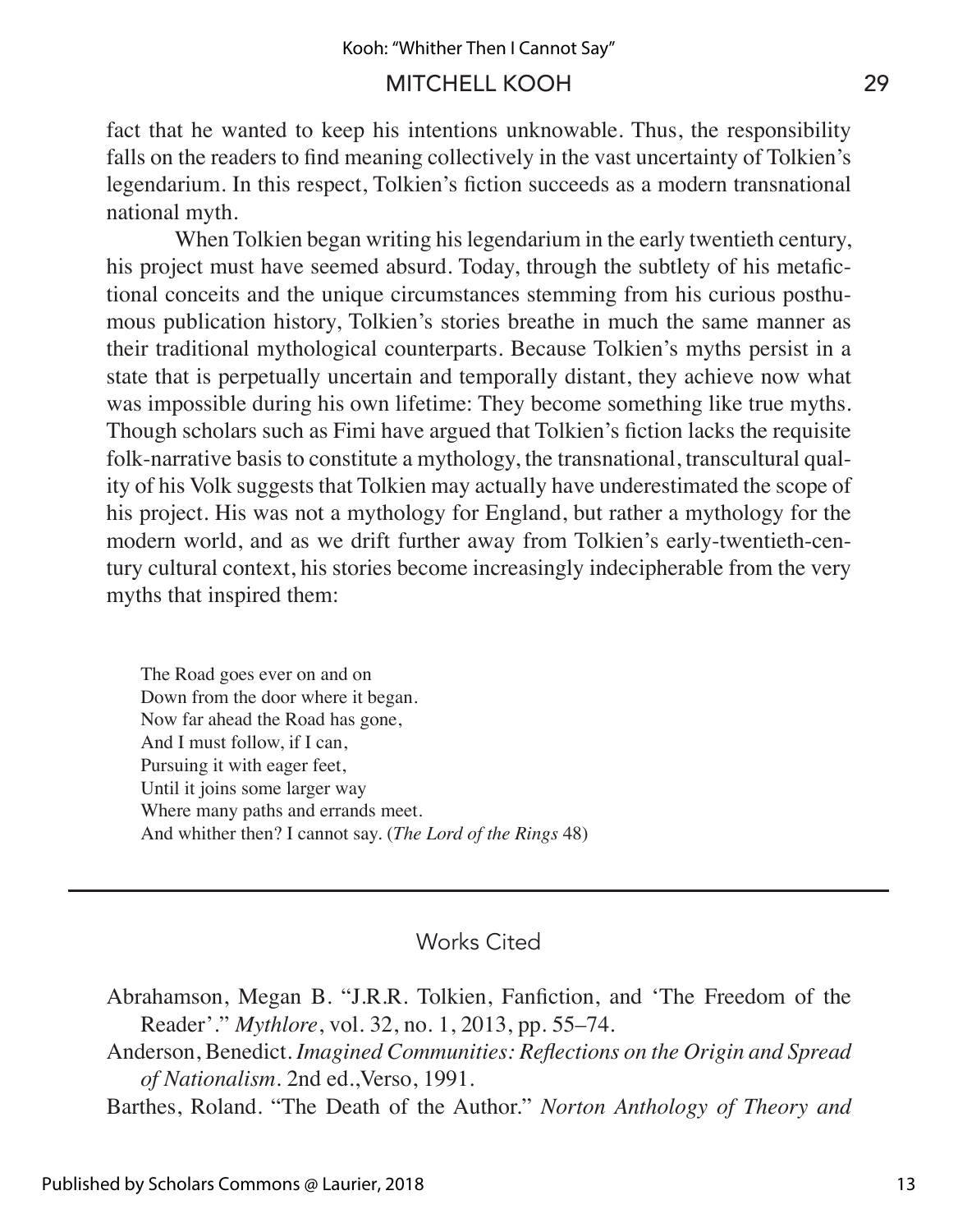*Criticism*. 2nd ed, edited by Vincent B. Leitch. W.W. Norton and Company, 2010, pp. 1322–1326.

- Brljak, Vladimir. "The Book of Lost Tales: Tolkien as Metafictionist." *Tolkien Studies*, vol. 7, 2010, pp. 1–34.
- Carpenter, Humphrey. *Tolkien: A Biography*. Houghton Mifflin Company, 1977.
- Chance, Jane. Introduction. *Tolkien the Medievalist*. Taylor Francis Group, 2002, pp. 1–12.
- Chism, Christine. "Middle-earth, the Middle Ages, and the Aryan nation Myth and history in World War II." *Tolkien the Medievalist*, edited by Jane Chance, Taylor & Francis Group, 2002, pp. 63–92.

Fimi, Dimitra. *Tolkien, Race and Cultural History*. Palgrave Macmillan, 2009.

- Flieger, Verlyn. *Interrupted Music: The Making of Tolkien's Mythology*. Kent State University Press, 2005.
- ———. "A Mythology for Finland: Tolkien and Lonnrot as Mythmakers." *Tolkien and the Invention of Myth*, edited by Jane Chance, University of Kentucky Press, 2004, pp. 277–283.
- ———.*Splintered Light: Logos and Language in Tolkien's World*. Kent State University Press, 2002.
- Frye, Northrop. *Anatomy of Criticism: Four Essays*. Princeton University Press, 1957.
- ———.Secular Scripture: *A Study of the Structure of Romance*. Harvard University Press, 1976.
- Lee, Stuart D, and Elizabeth Solopova. *The Keys of Middle-earth*. Palgrave Macmillan, 2005.
- Lobdell, Jared. *The Rise of Tolkienian Fantasy*. Carus Publishing Company, 2005.
- Nagy, Gergely. "The Great Chain of Reading: (Inter-)textual Relations and the Technique of Mythopoesis in the Turin Story." *Tolkien the Medievalist*, edited by Jane Chance, Taylor & Francis Group, 2002, pp. 239–58.
- Petty, Anne C. *One Ring to Bind them All: Tolkien's Mythology*. University of Alabama Press, 1979.
- Scull, Christina, and Wayne G. Hammond. The J.R.R. *Tolkien Companion Guide: Chronology*. HarperCollins Publishers, 2006.
- Sinex, Margaret. "'Monsterized Saracens,' Tolkien's Haradrim, and Other Medieval 'Fantasy Products'." *Tolkien Studies*, vol. 7, 2010, pp. 175–96.
- Shippey, Tom. *The Road to Middle-earth: How J.R.R. Tolkien Created a New Mythology*. 3rd ed., Houghton Mifflin Company, 2003.
- Todorov, Tzvetan. *The Fantastic: A Structural Approach to a Literary Genre.*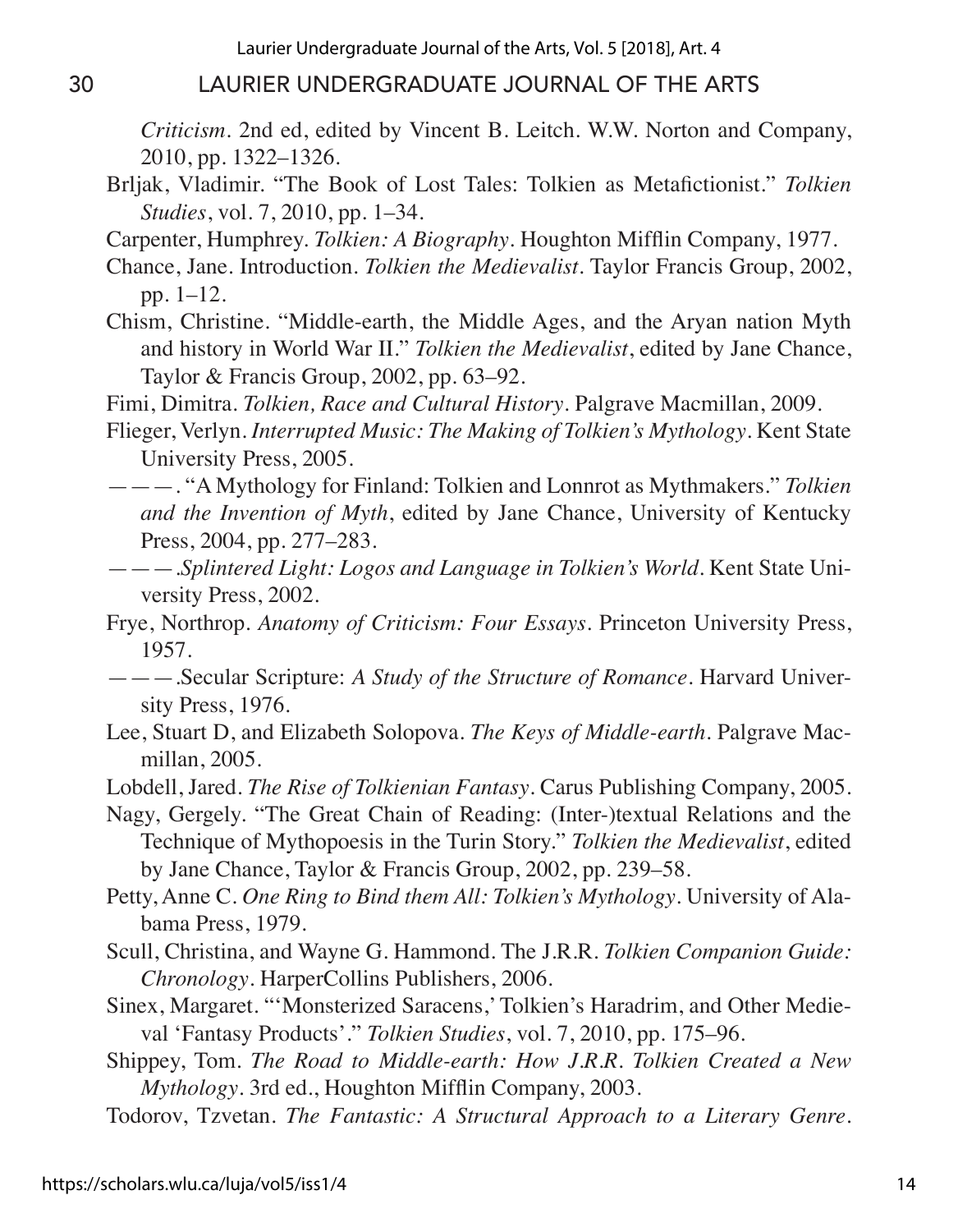Translated by Richard Howard, Press of Case Western Reserve University, 1973.

- Tolkien, Christopher. Foreword. *The War of the Jewels*, by J.R.R. Tolkien, edited by Christopher Tolkien, HarperCollins Publishers, 2002, pp. vii-xii.
- Tolkien, J.R.R. *The Book of Lost Tales: Part I*. Edited by Christopher Tolkien, Ballantine Books, 1992.
- ———. Foreword. *The Lord of the Rings*. Houghton Mifflin Company, 1993, pp.  $9 - 12$ .
- ———. *Morgoth's Ring*. Edited by Christopher Tolkien, HarperCollins Publishers, 2002.
- ———. *The Letters of J.R.R. Tolkien*. Edited by Humphrey Carpenter and Christopher Tolkien, HarperCollins Publishers, 2006.
- ———. *The Lord of the Rings*. Houghton Mifflin Company, 1993.
- ———. *The Peoples of Middle-earth*. Edited by Christopher Tolkien, HarperCollins Publishers, 2002.
- ———. *Sauron Defeated*. Edited by Christopher Tolkien, HarperCollins Publishers, 2002.
- ———. *The Silmarillion*. Edited by Christopher Tolkien, Houghton Mifflin Company, 2004.
- ———. "On Fairy-Stories." *Tales from the Perilous Realm*. HarperCollins Publishers, 2008, pp. 313–400
- ———. *Unfinished Tales of Númenor and Middle-earth*. Houghton Mifflin Company, 1980.
- West, Richard C. "Real-World Myth in a Secondary World: Mythological Aspects in the Story of Beren and Lúthien." *Tolkien the Medievalist*, edited by Jane Chance, Taylor & Francis Group, 2002, pp. 259–67.
- ———. "Setting Off the Rocket in the Story: The Kalevala as the Germ in Tolkien's Legendarium." *Tolkien and the Invention of Myth*, edited by Jane Chance, University of Kentucky Press, 2004, pp. 285–294.
- Whittingham, Elizabeth A. *The Evolution of Tolkien's Mythology: A Study of the History of Middle-Earth*. McFarland & Company Publishers, 2008.